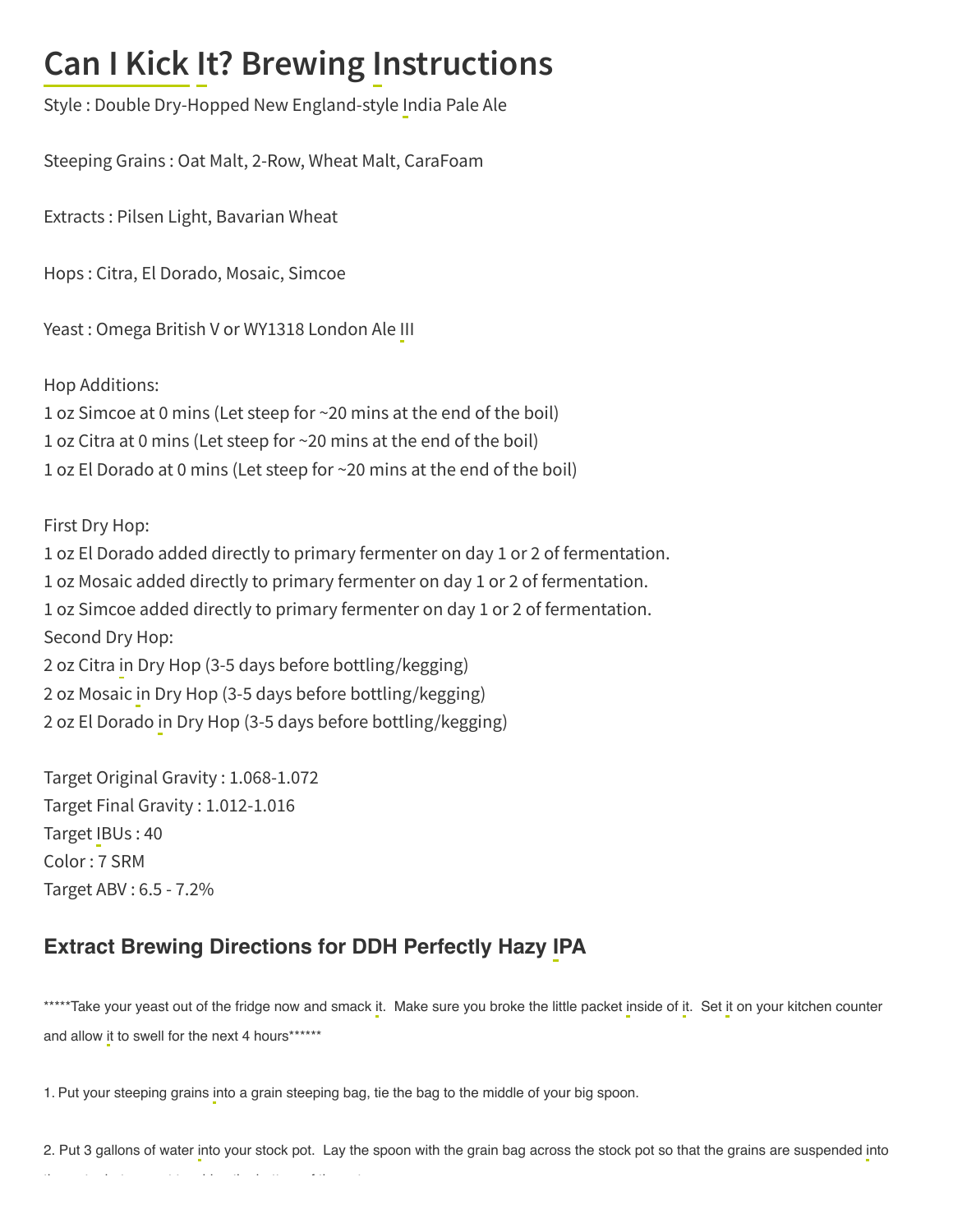3. Heat the water to 160\*F. Bob the grains up and down occasionally like you would with a tea bag.

4. When the water reaches the desired temperature, shut off your stove and leave the grains in place to steep. Allow the grains to steep for 30 mins.

5. Lift the grains out of the water (from now on it will be called wort) and allow them to drain into the stock pot. DO NOT squeeze or press the grain bag, this will produce harsh flavors that you do not want in your beer.

6. Add one 3# bag of Pilsen Light extract (save the remainder of the extract for the last 15 minutes of the boil) now while the heat is off. Stir until all of the clumps are dissolved into the wort.

7. Turn the stove back on and bring to a rolling boil. Set a timer for 30 minutes when it starts boiling. This recipe calls for a shorter boil time because we are not looking for too much hop bitterness. Also, the longer we boil, the darker the wort will get, which is not the goal in NEIPAs. We are looking for a bright, yellow-orange color, and a shorter boil helps to achieve this.

8. At 15 minutes, add the remainder of your Dried Malt Extract. If you are adding 1/2 tsp. of yeast nutrient and/or whirlfloc, do so now.

9. At 0 minutes your timer should go off. Turn off the flame and add the "whirlpool"/"flameout" hop addition (1 oz El Dorado, 1 oz Simcoe and 1 oz Citra). Allow the hops to steep in the hot wort for 20 minutes before proceeding to the next step. This is known as a hop stand and is used to maximize the hops aroma and flavor while minimizing bitterness.

\*\*\*\*\*From this point onward EVERYTHING that touches your beer MUST BE SANITIZED\*\*\*\*\*\*

- I like to fill up a 5 gal. bucket with water and 1 oz. of sanitizer for this purpose-

10. Chill your wort to 68\*F as rapidly as possible while it is still in the kettle. This can be achieved with a wort chiller, or an ice bath in your sink.

11. Gently pour your wort into your primary fermenter being careful to leave as much of the sludge at the bottom in your kettle as possible. If you have our deluxe kit, your primary fermenter is your 6.5 gallon bucket with the spigot attached. I like to make sure the spigot attachment is sealed properly and water tight before I add my wort to it. Also, make sure the spigot is in the CLOSED position!

12. Top your beer up to 5 gallons with more water. Using cold, clean water can help you finish chilling the wort to the ideal 68\*F before adding your yeast (For best results, do not add yeast until wort temp is at least within 10 degrees of 68\*F. The closer to 68\*F, the better).

13. Put your unopened yeast pack into your bucket of sanitizer. Place your sanitized hydrometer into your wort and take an original gravity reading. There are three units of measurement on the hydrometer, you want to be looking at the smallest one (Specific Gravity).

14. Vigorously stir your wort to introduce as much oxygen as possible into the wort. This is the ONLY time you want to get oxygen in your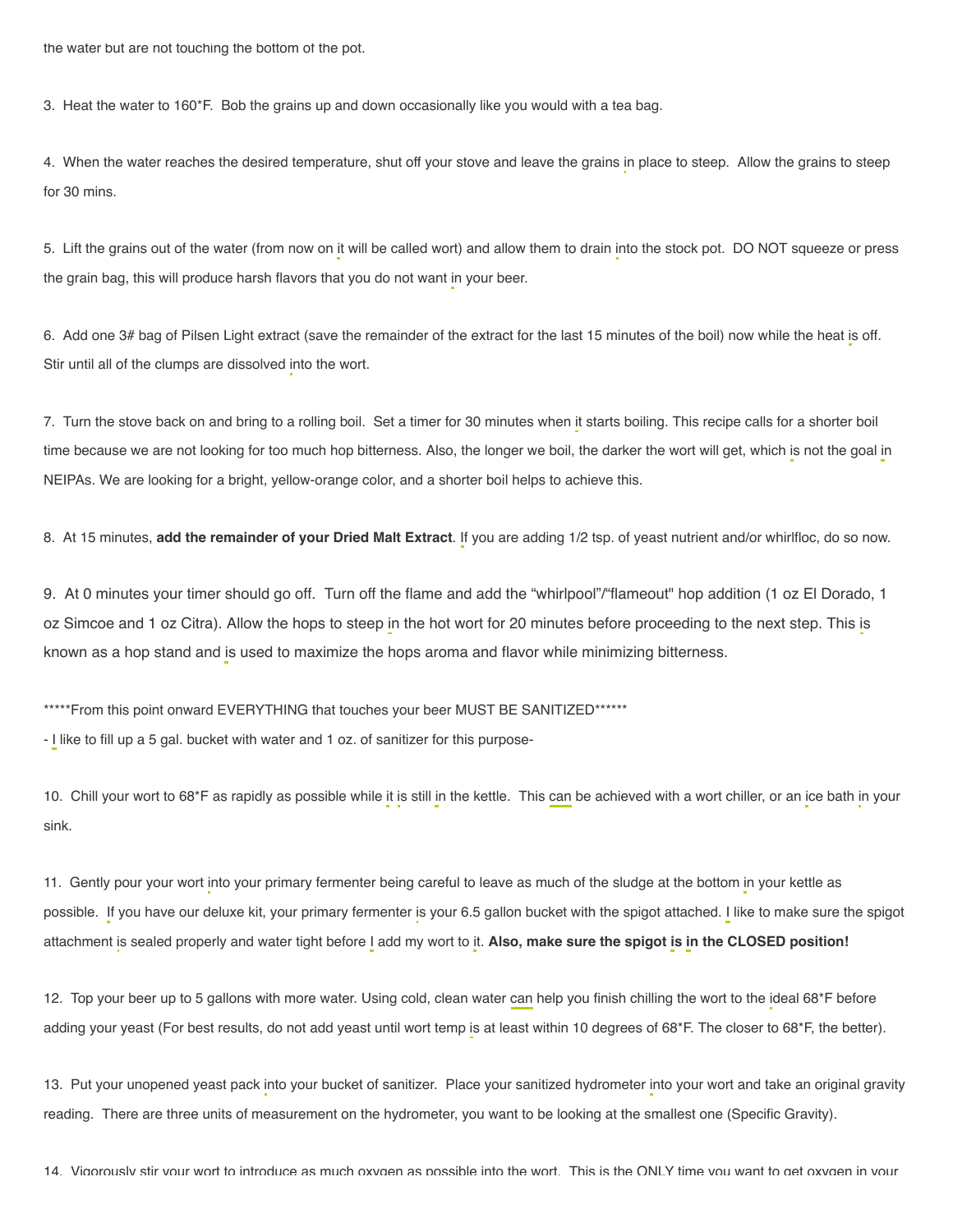beer. New England IPAs are especially prone to oxidation, so it is important to be gentle with your beer once it has started fermenting.

14. Vigorously stir your wort to introduce as much oxygen as possible into the wort. This is the ONLY time you want to get oxygen in your

15. Cut a corner off of the top of your yeast pouch with a pair of sanitized scissors and pour the yeast into your wort.

16. Seal the top of your fermenter and put an airlock partially filled with sanitizer into the hole on top. You should start to see active fermentation begin within 24-48 hours.

17. On day 1 or 2 of fermentation (1 or 2 days after brewing the beer and adding the yeast), open the top of the fermenter and dump in 1 oz Simcoe, 1 oz El Dorado and 1 oz Mosaic hops. Place the lid back on the fermenter and give the beer another 7 days or so to finish with fermentation.

18. When the airlock stops bubbling and the yeast cake has dropped to the bottom, remove the lid and take a reading with your hydrometer.

19. If you have reached your desired final gravity (give or take a couple points) you are ready to rack it over into your secondary fermenter. Some brewers prefer not to move the beer to a secondary vessel. This is a matter of personal preference. If you prefer to not move your beer to secondary, just add your second round of dry hops (2 oz each of Citra, Mosaic and El Dorado) directly to the primary 3-5 days before you plan to bottle or keg. We recommend bagging this dry hop addition so less hop material will end up in the bottles.

20. If you are using our deluxe kit, the 5 gallon carboy is your secondary. As always, everything MUST be sanitized.

21. Use your auto-siphon to gently rack the beer into your secondary fermenter, leaving as much of the trub behind as possible. **This is also when you should add your second dry hop addition**. Put 2 ounces each of Citra, Mosaic and El Dorado into 2 sanitized muslin hop bags and add them to the carboy (3 ounces in each hop bag, this way it is easier to remove from the carboy). I prefer to have the dry hops in the carboy before I transfer the beer in.

22. Seal the fermenter and go back to pacing the floor for another 5 days. Ideally, brew another beer now so the wait is less excruciating next time.

23. Now you are ready to bottle. Boil 5 ounces of priming sugar in 2 cups of water and stir it to dissolve. Allow the solution to cool and gently pour it into your bottling bucket. Remember, everything must be sanitized.

24. Rack your beer into your bottling bucket so that the beer mixes with the priming solution evenly. If you are using our deluxe kit, your bottling bucket is the 6.5 gallon bucket w/ the spigot attached that you used for primary fermentation.

25. Attach one end of a tube to your spigot and the other end to your bottling cane.

26. Sanitize every bottle and all of your caps. DO NOT USE DETERGENT if you run your bottles through your dishwasher on the sanitary cycle.